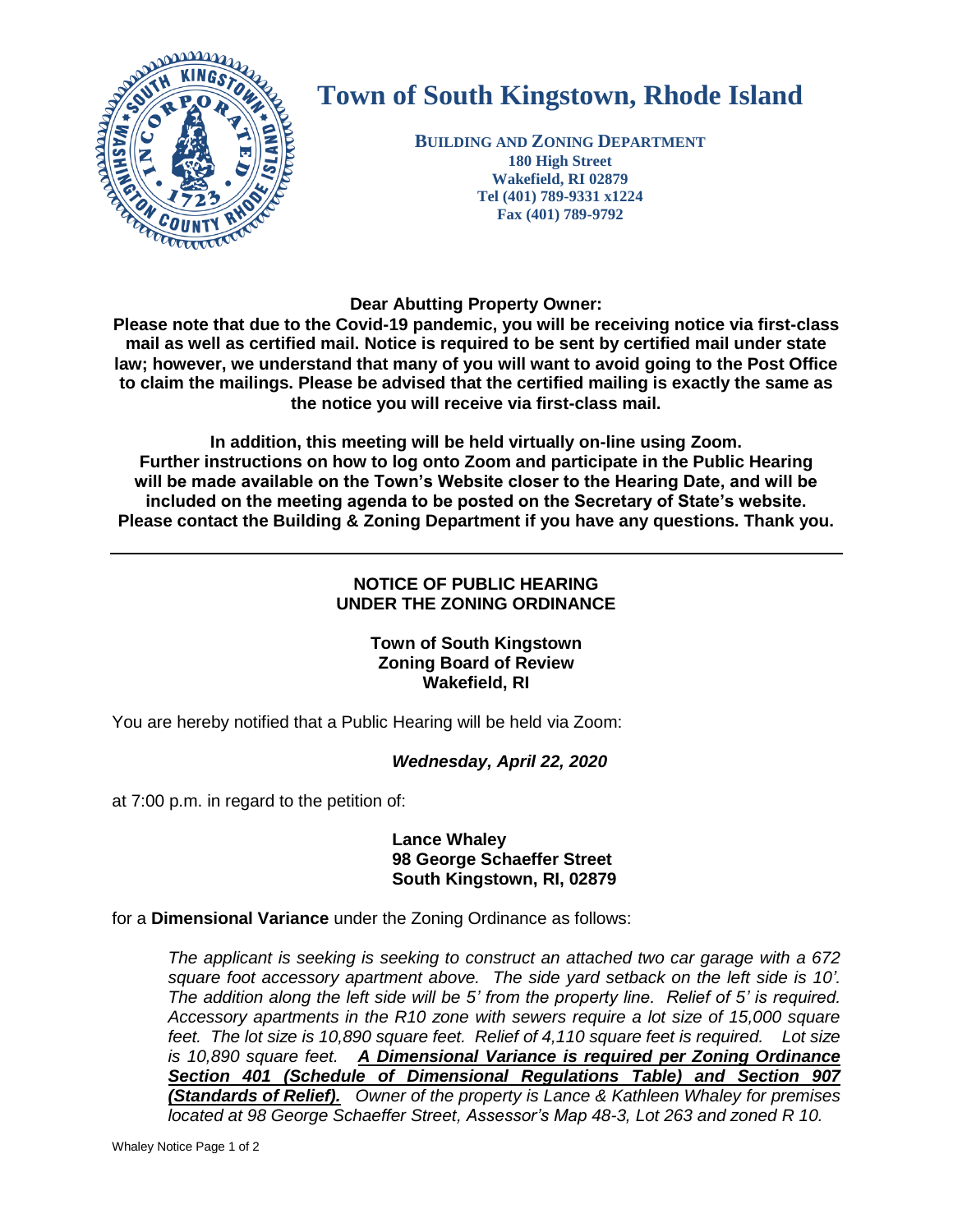

## **Town of South Kingstown, Rhode Island**

**BUILDING AND ZONING DEPARTMENT 180 High Street Wakefield, RI 02879 Tel (401) 789-9331 x1224 Fax (401) 789-9792**

Said petition is available for public review on the Town's website, at the following link: <http://www.southkingstownri.com/1000/Current-Zoning-Applications>or go to the Town website click on 'Government', then under 'Department', click on 'Building Inspection and Zoning', then click on 'Current Zoning Applications'

Persons who are unable to access the zoning applications via the link above may contact the Building Inspector's office to schedule an appointment to review the applications in person.

If you are unable to participate in the Zoom meeting, and/or wish to submit written comments or other documents to be considered, please submit these documents via email to [jspence@southkingstownri.com](mailto:jspence@southkingstownri.com) no later than 48 hours before the meeting.

*Individuals requesting disability accommodations must call the Town Clerk's Office at 401- 789-9331 at least seventy-two (72) hours in advance of the meeting.*

Very truly yours,

Wayne & Pimonte

Wayne Pimental, Clerk Zoning Board of Review